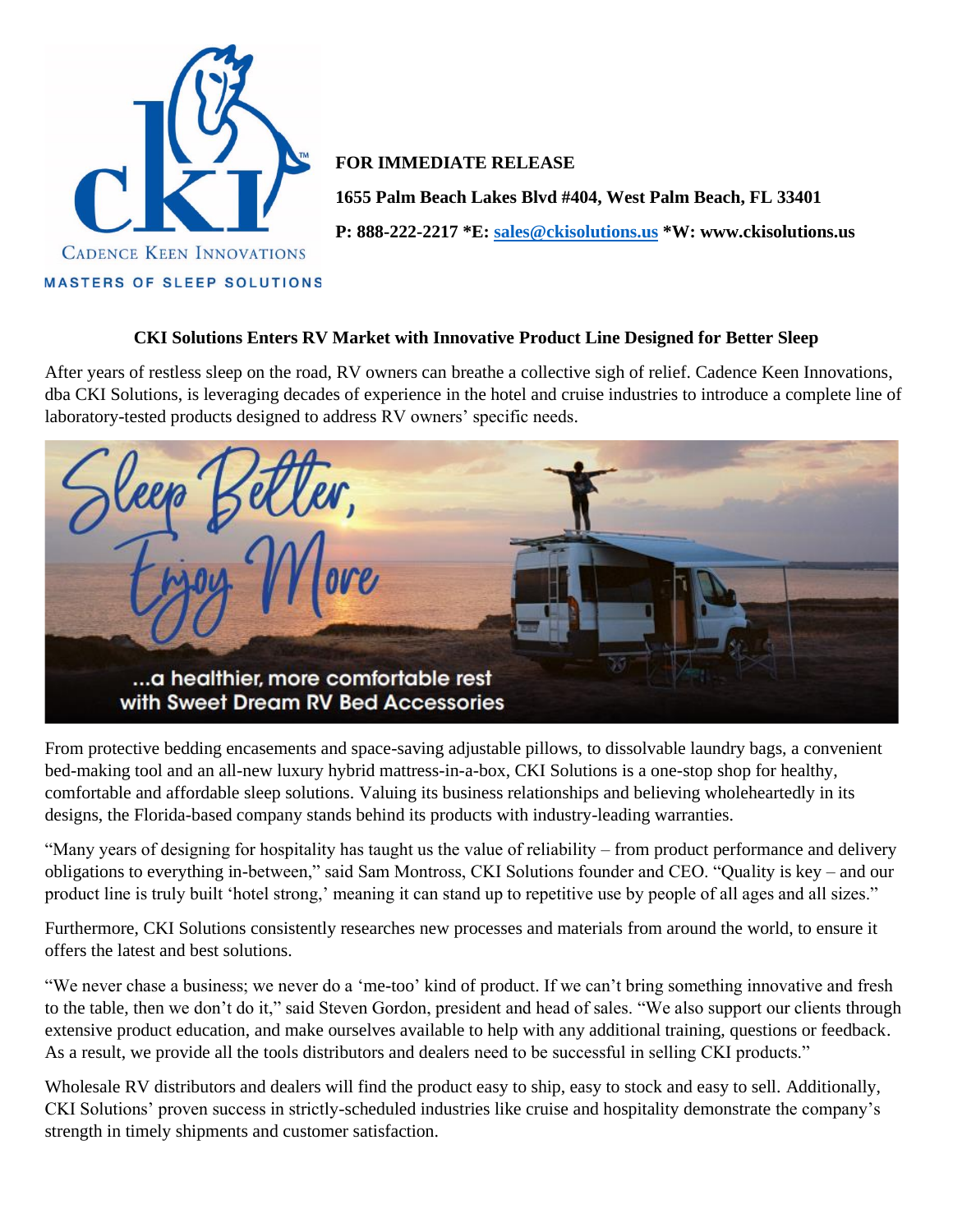# **Creating Solutions That Work**

Solutions-based designs for niche markets has always been the company's primary focus. Montross established the business in 1996 after developing the Twin Doubler, a product which quickly, safely and comfortably converts two beds into a temporary or permanent king. The innovation not only solved a problem for her own ski-in, ski-out rental property, but also provided a solution for thousands of other rental property owners – as well as hotel, timeshare and cruise ship operators.

"I knew that product needed to be more than just 'easy,'" said Montross. "It also had to be safe and versatile, with quick-setup. We've been consistent with that mindset throughout the years, always listening to the needs of the market. So, our products are unique in that they understand and solve problems for the industry they are serving."



*View the embedded video to learn about the ComforZip™ Adjustable Pillow, then click the "back button" to return to the PDF and continue reading about CKI Solutions.* 

For example, when hotels and cruise lines complained about the complexity of offering travelers a pillow menu, due to space restrictions, CKI introduced the ComforZip™ Adjustable Pillow. Available as part of the Sweet Dream RV Collection, ComforZip™ uses a patented zipper system to adjust the pillow's comfort level from firm, to medium, to soft. Additionally, the entire pillow is machine-washable and hypo-allergenic.

Similarly, while RV mattresses have improved in recent years, factory options still lack certain features key to long-lasting comfort, such as proper spinal alignment and movement absorption. Understanding the restorative effects of a quality night's sleep – especially when traveling – CKI Solutions designed the Dreamline Hybrid Mattress. Blending supportive inner springs with contouring memory foam, the hybrid mattress creates a luxurious sleep surface ideally suited for long drives and exhausting campground excursions.

"For years, the sleep experience was never a priority in the travel industries – it was an afterthought behind food or destinations along the trip. But that's changed," Gordon said. "Now, more than ever, people realize if they're out roughing it in the middle of Grand Canyon in an RV, why shouldn't they have a great night's sleep?"

Quality sleep reinforces attention, working memory and mood – precious cognitive functions when operating a motorhome or towing a travel trailer. When sleeping on the Dreamline Hybrid Mattress, layers of memory foam cradle the body and prevent motion transfer, while high-quality, perimeter steel coils provide a stronger edge to eliminate rolloff feeling. The mattress's dual construction also mitigates the heat buildup that traditionally comes from all-foam mattresses, and the product meets Federal Motor Vehicle Safety Standard No. 302 flammability requirements. Since CKI Solutions believes a healthy sleep experience begins with quality components, the company maintains decadeslong relationships with trusted parts suppliers, and utilizes mattress experts with more than 158 years' experience.

Distributors and dealers will appreciate Dreamline's unique structure, which allows the entire mattress to be safely compressed and roll-packed for easy shipping, storage and installation. After purchase, dealers can simply carry the new mattress-in-a-box straight through the RV doorways, set it into place and allow the bed to naturally expand.

"Dreamline is not only superior quality, but also profitable – with shipping costs already built in for both distributors and dealers," Gordon said. "And because we believe in this product, we developed a comprehensive, 10-year nonprorated warranty."

*CKI Solutions understands the RV sleep experience extends beyond a comfortable mattress and pillow. As such, the company developed an entire product suite designed to create a truly restful – and healthy – environment on the road.*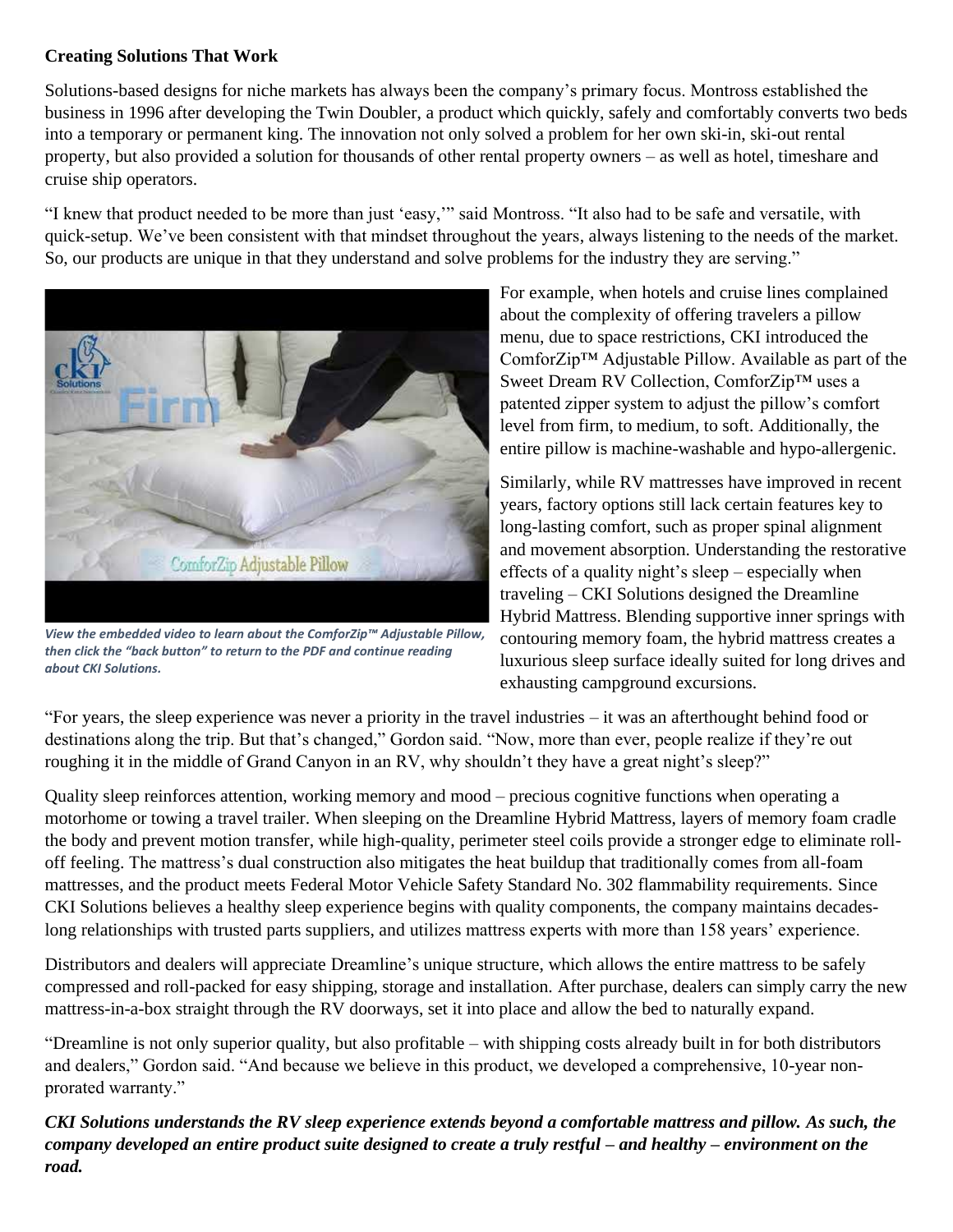

the RV world - because on or off the road, a healthy and comfortable night's sleep counts.



**Sleep Defender Pillow Encasements.** According to an Ohio State University study, 10% of the weight of a two-year-old pillow consists of dead dust mites and their feces. CKI Solutions' waterproof pillow encasements are 100% certified to protect against allergens, bed bugs, bacteria, mold, mildew and virus – including COVID-19. Plus, with hot-water washing capability, users can rest assured they are killing surface contaminants in the wash. Campers, in particular, enjoy the added convenience of owning a product that can withstand the commercial washers and dryers often found in campgrounds.

**Lock-N™ Dissolvable Laundry Bags.** After a full day of exploring, campers can place dirty clothes and accessories into one of CKI Solutions' 100% water-soluble bags. The laundry bag dissolves in the wash cycle, taking dirt with it and leaving no residue on clothes or in the washer.

**Easy Care® 360° Mattress Encasement.** Featuring an industryfirst, zip-off-top design, CKI Solutions' waterproof mattress encasements integrate healthier sleep with innovative convenience. In addition to protecting the mattress from liquids, allergens, bed bugs, mold and other contaminants, CKI Solutions' mattress encasements also protect consumers from breathing in potentially harmful mattress chemicals while they sleep. When ready to clean, users simply unzip the lightweight top and zip it back on once it is washed. CKI Solutions' mattress encasements are lab-tested for hotwater washing up to 140º.

**Bed MadeEZ® Bed Maker.** RVers face a unique challenge: Making their bed in a particularly tight space. Mattresses are heavy, and lifting one often forces a person to reach or stretch awkwardly, potentially causing an injury. CKI Solutions' Bed MadeEZ® is a convenient – and OSHA-recommended – bed-making tool that takes the strain out of bed-making. It lifts and holds up any mattress, making it easy and safe to tuck in sheets or blankets.

## **Green Pledge**

For CKI Solutions, successful product designs continue to solve problems long past original purchase date. As such, the company approaches sustainability as a two-prong endeavor: reusing, reducing and recycling where possible, but also building products to last longer in hopes of avoiding landfills in the first place. CKI Solutions continues to explore greener packaging and shipping solutions, while also furthering its GreenSource Mattress Recycling<sup>TM</sup> program. Launched in 2018, the service ensures used hotel, cruise and now RV mattresses make their way safely to certified mattress recycling centers.

Inspired by CKI Solutions' sustainability initiative, one of the company's distribution partners recently started betatesting its own mattress recycling program. Soon, when dealers purchase a new mattress from Keller Marine & RV, the distributor will reclaim the old one for recycling.

"Getting rid of used mattresses can be difficult and expensive, not to mention the environmental impact," said Mike Keller, President of Keller Marine & RV. "When we learned about this recycling idea – that nearly all the pieces of an old mattress can be recycled or reused – it just seemed like a great answer to a common problem within the industry."